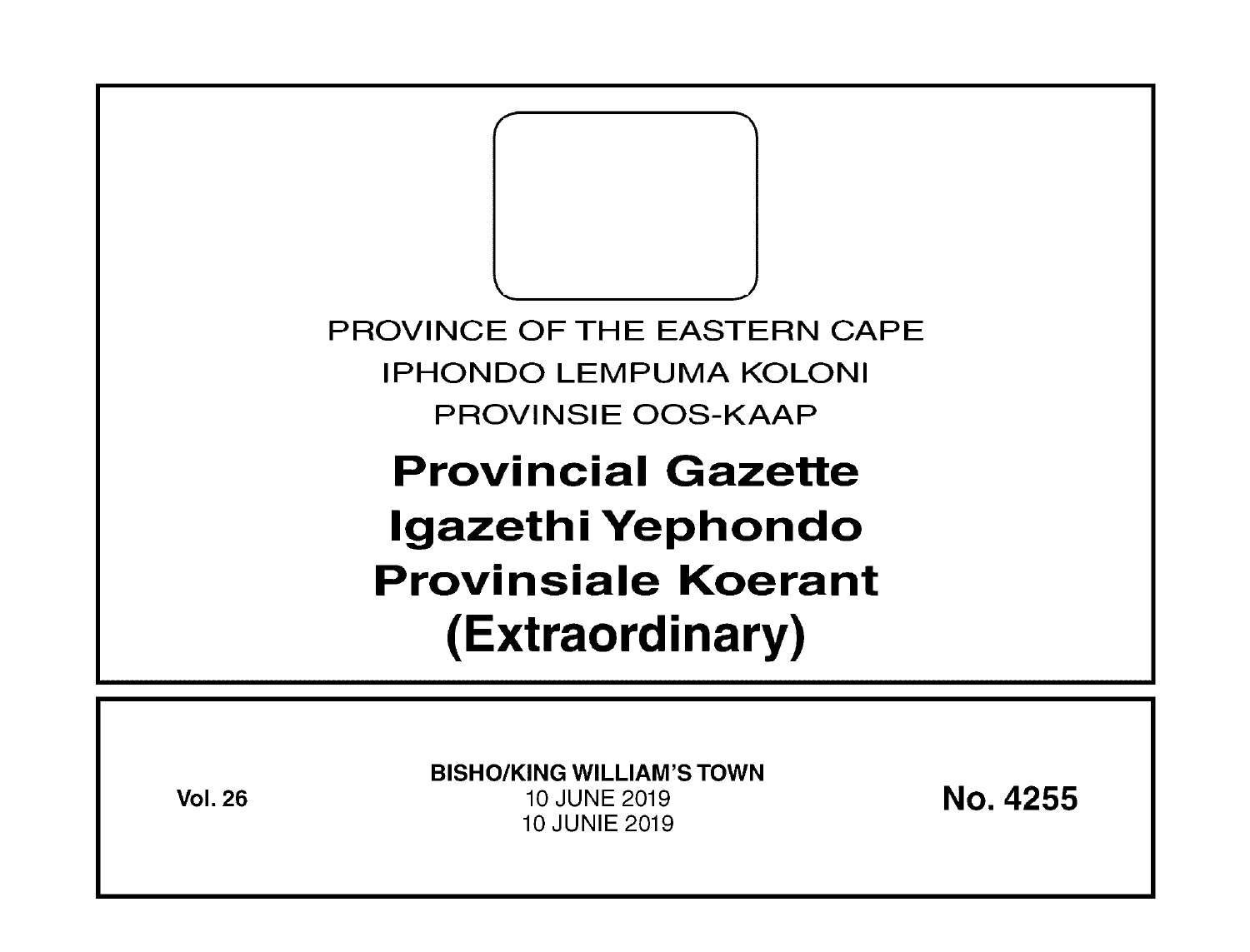### **CONTENTS**

|     |                                                                                                           | Gazette<br>No. | Page<br>No. |
|-----|-----------------------------------------------------------------------------------------------------------|----------------|-------------|
|     | <b>PROVINCIAL NOTICES • PROVINSIALE KENNISGEWINGS</b>                                                     |                |             |
| 159 | Traditional Leadership and Governance Act (1/2017): Intended recognition of the persons identified by the | 4255           |             |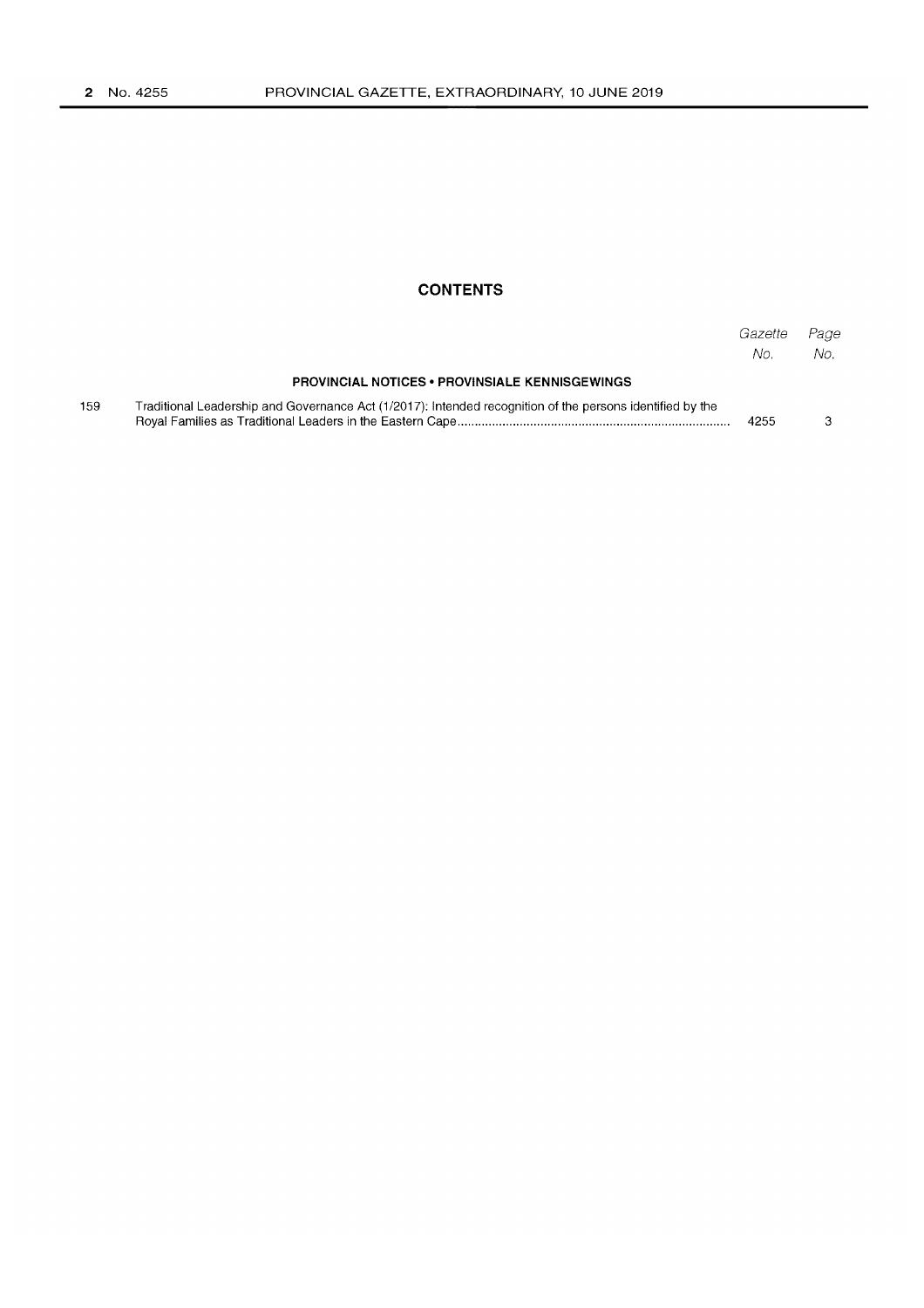# PROVINCIAL NOTICES • PROVINSIALE KENNISGEWINGS

#### PROVINCIAL NOTICE 159 OF 2019

## **PROVINCE OF THE EASTERN CAPE**

# **DEPARTMENT OF COOPERATIVE GOVERNANCE AND TRADITIONAL AFFAIRS**

## **THE INTENDED RECOGNITION OF THE PERSONS IDENTIFIED BY THE ROYAL FAMILIES AS TRADITIONAL LEADERS IN THE EASTERN CAPE**

I, Fikile Xasa, Member of the Executive Council responsible for Cooperative Governance and Traditional Affairs in the Eastern Cape Province under the powers delegated to me by Section 23 (1) (b) (i) of the Traditional Leadership and Governance Act, 2017 (Act No. 1 of 2017) and after having informed the Provincial House of Traditional Leaders of such intended recognitions, hereby make known for general information the intended recognition of persons identified by the royal families as traditional leaders in the Eastern Cape per attached schedule.

Comments (if any) must be submitted within 21 days of the date publication of the notice as contemplated in subsection (b) (i) of the same act.

 $\frac{1}{\sqrt{1-\frac{1}{1-\frac{1}{1-\frac{1}{1-\frac{1}{1-\frac{1}{1-\frac{1}{1-\frac{1}{1-\frac{1}{1-\frac{1}{1-\frac{1}{1-\frac{1}{1-\frac{1}{1-\frac{1}{1-\frac{1}{1-\frac{1}{1-\frac{1}{1-\frac{1}{1-\frac{1}{1-\frac{1}{1-\frac{1}{1-\frac{1}{1-\frac{1}{1-\frac{1}{1-\frac{1}{1-\frac{1}{1-\frac{1}{1-\frac{1}{1-\frac{1}{1-\frac{1}{1-\frac{1}{1-\frac{1}{1-\frac{1}{1-\frac{1}{1-\frac{1}{1-\frac{1}{1-\$ 

**MEMBER OF THE EXECUTIVE COUNCIL RESPONSIBLE FOR COOPERATIVE GOVERNANCE AND TRADITIONAL AFFAIRS** 

 $\frac{\sqrt{25}}{20}$ / 9